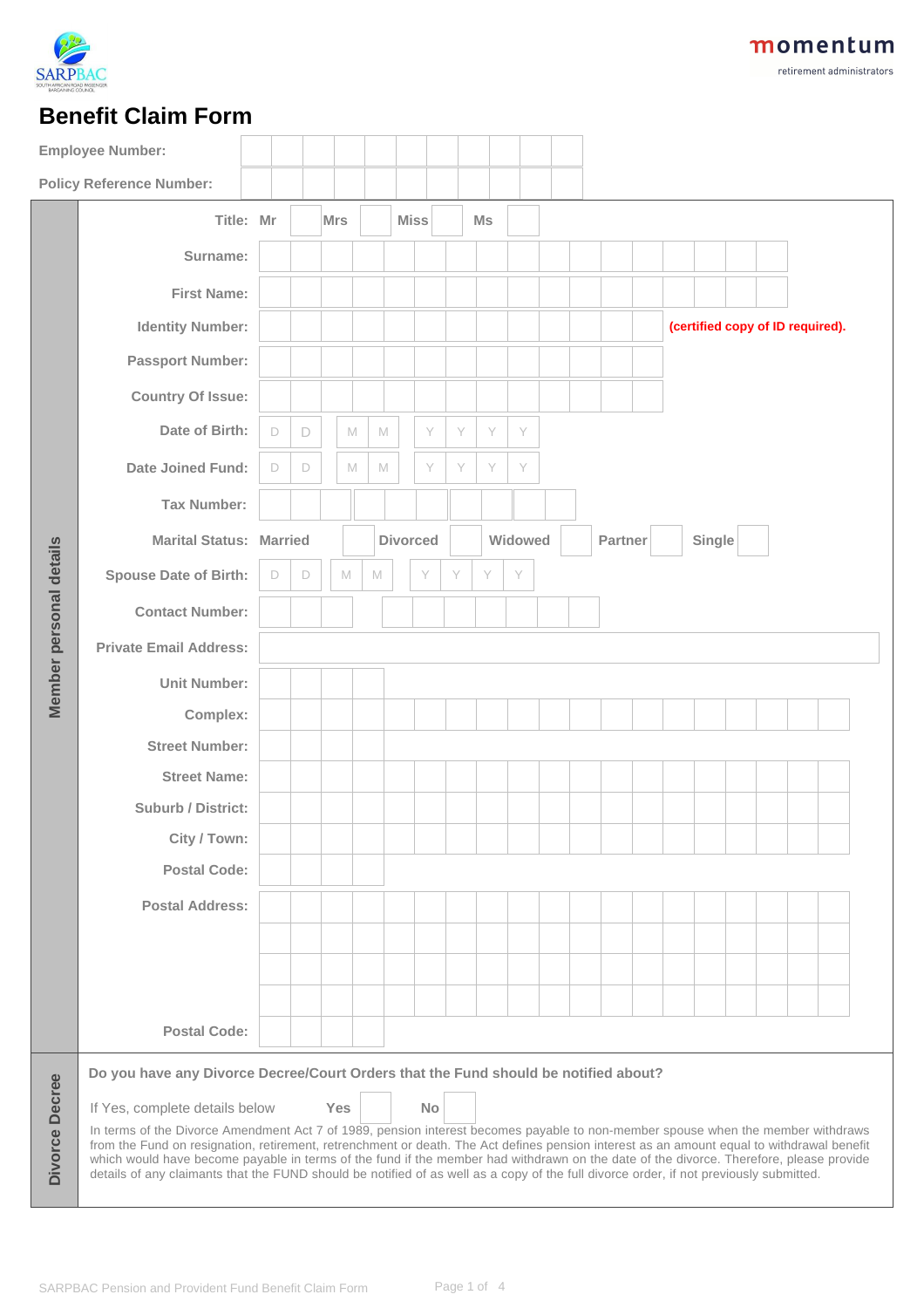|                        |                                                                                                                                                                  | <b>Title: Mr</b>                                                                                                                                |           | <b>Mrs</b> |   |                                                                                                                                                                                                                     | <b>Miss</b> |   | Ms          |   |    |                   |  |   |  |  |                                      |  |  |  |  |  |
|------------------------|------------------------------------------------------------------------------------------------------------------------------------------------------------------|-------------------------------------------------------------------------------------------------------------------------------------------------|-----------|------------|---|---------------------------------------------------------------------------------------------------------------------------------------------------------------------------------------------------------------------|-------------|---|-------------|---|----|-------------------|--|---|--|--|--------------------------------------|--|--|--|--|--|
|                        | Surname:                                                                                                                                                         |                                                                                                                                                 |           |            |   |                                                                                                                                                                                                                     |             |   |             |   |    |                   |  |   |  |  |                                      |  |  |  |  |  |
|                        | <b>First Name:</b>                                                                                                                                               |                                                                                                                                                 |           |            |   |                                                                                                                                                                                                                     |             |   |             |   |    |                   |  |   |  |  |                                      |  |  |  |  |  |
| Details of Ex spouse   | <b>Contact Address:</b>                                                                                                                                          |                                                                                                                                                 |           |            |   |                                                                                                                                                                                                                     |             |   |             |   |    |                   |  |   |  |  |                                      |  |  |  |  |  |
|                        |                                                                                                                                                                  |                                                                                                                                                 |           |            |   |                                                                                                                                                                                                                     |             |   |             |   |    |                   |  |   |  |  |                                      |  |  |  |  |  |
|                        |                                                                                                                                                                  |                                                                                                                                                 |           |            |   |                                                                                                                                                                                                                     |             |   |             |   |    |                   |  |   |  |  |                                      |  |  |  |  |  |
|                        |                                                                                                                                                                  |                                                                                                                                                 |           |            |   |                                                                                                                                                                                                                     |             |   |             |   |    |                   |  |   |  |  |                                      |  |  |  |  |  |
|                        | <b>Postal Code:</b>                                                                                                                                              |                                                                                                                                                 |           |            |   |                                                                                                                                                                                                                     |             |   |             |   |    |                   |  |   |  |  |                                      |  |  |  |  |  |
|                        | <b>Contact Number:</b>                                                                                                                                           |                                                                                                                                                 |           |            |   |                                                                                                                                                                                                                     |             |   |             |   |    |                   |  |   |  |  |                                      |  |  |  |  |  |
|                        |                                                                                                                                                                  |                                                                                                                                                 | Title: Mr |            |   | <b>Mrs</b>                                                                                                                                                                                                          |             |   | <b>Miss</b> |   | Ms |                   |  |   |  |  |                                      |  |  |  |  |  |
| Alternative<br>contact |                                                                                                                                                                  | Surname:                                                                                                                                        |           |            |   |                                                                                                                                                                                                                     |             |   |             |   |    |                   |  |   |  |  |                                      |  |  |  |  |  |
|                        | <b>First Name:</b>                                                                                                                                               |                                                                                                                                                 |           |            |   |                                                                                                                                                                                                                     |             |   |             |   |    |                   |  |   |  |  |                                      |  |  |  |  |  |
|                        | <b>Contact Number:</b>                                                                                                                                           |                                                                                                                                                 |           |            |   |                                                                                                                                                                                                                     |             |   |             |   |    |                   |  |   |  |  |                                      |  |  |  |  |  |
|                        | <b>Exit Date:</b>                                                                                                                                                | D                                                                                                                                               | $\Box$    | M          | M | Y                                                                                                                                                                                                                   | Y           | Y | Y           |   |    | <b>Exit Code:</b> |  |   |  |  | (Refer to the below for Exit Codes). |  |  |  |  |  |
| Exit details           |                                                                                                                                                                  |                                                                                                                                                 |           |            |   | (Date exit is the first day out of service).                                                                                                                                                                        |             |   |             |   |    |                   |  |   |  |  |                                      |  |  |  |  |  |
|                        | <b>Cause of Death:</b>                                                                                                                                           |                                                                                                                                                 |           |            |   |                                                                                                                                                                                                                     |             |   |             |   |    |                   |  |   |  |  |                                      |  |  |  |  |  |
|                        | <b>EXIT CODES</b><br><b>RETRENCHMENT</b><br>70                                                                                                                   |                                                                                                                                                 |           |            |   |                                                                                                                                                                                                                     |             |   |             |   |    |                   |  |   |  |  |                                      |  |  |  |  |  |
|                        | NORMAL RETIREMENT<br>71<br><b>DEATH</b><br>72                                                                                                                    |                                                                                                                                                 |           |            |   |                                                                                                                                                                                                                     |             |   |             |   |    |                   |  |   |  |  |                                      |  |  |  |  |  |
|                        | WITHDRAWAL (RESIGNATION/DISMISSAL)<br>73                                                                                                                         |                                                                                                                                                 |           |            |   |                                                                                                                                                                                                                     |             |   |             |   |    |                   |  |   |  |  |                                      |  |  |  |  |  |
|                        |                                                                                                                                                                  |                                                                                                                                                 |           |            |   |                                                                                                                                                                                                                     | 68          |   | SECTION 14  |   |    |                   |  |   |  |  |                                      |  |  |  |  |  |
|                        |                                                                                                                                                                  | The recovery of personal Indebtedness of the employer is not permitted.                                                                         |           |            |   |                                                                                                                                                                                                                     |             |   |             |   |    |                   |  |   |  |  |                                      |  |  |  |  |  |
|                        | <b>Cause of Employee's Debt:</b><br>Compensation of damages caused by an employee                                                                                |                                                                                                                                                 |           |            |   |                                                                                                                                                                                                                     |             |   |             |   |    |                   |  |   |  |  |                                      |  |  |  |  |  |
|                        | Housing Loan:                                                                                                                                                    |                                                                                                                                                 | Date:     | $\Box$     |   | D                                                                                                                                                                                                                   | M           | M | Y           | Y | Y  | Y                 |  | R |  |  |                                      |  |  |  |  |  |
|                        | Theft:                                                                                                                                                           |                                                                                                                                                 | Date:     | $\Box$     |   | D                                                                                                                                                                                                                   | M           | M | Y           | Y | Y  | Y                 |  | R |  |  |                                      |  |  |  |  |  |
|                        | Dishonesty:                                                                                                                                                      |                                                                                                                                                 | Date:     | $\Box$     |   | D                                                                                                                                                                                                                   | M           | M | Y           | Y | Y  | Y                 |  | R |  |  |                                      |  |  |  |  |  |
|                        | Fraud:                                                                                                                                                           |                                                                                                                                                 | Date:     | $\Box$     |   | $\Box$                                                                                                                                                                                                              | M           | M | Y           | Y | Y  | Y                 |  | R |  |  |                                      |  |  |  |  |  |
|                        | Misconduct:                                                                                                                                                      |                                                                                                                                                 | Date:     | $\Box$     |   | $\Box$                                                                                                                                                                                                              | M           | M | Y           | Y | Y  | Y                 |  | R |  |  |                                      |  |  |  |  |  |
| Details of debt        | Claims against the member's benefits are limited to the provisions of S37D of the Pension Funds Act 24 of 1956 (as amended) which are as                         |                                                                                                                                                 |           |            |   |                                                                                                                                                                                                                     |             |   |             |   |    |                   |  |   |  |  |                                      |  |  |  |  |  |
|                        |                                                                                                                                                                  | follows:<br>• Amounts due to the Fund or Employer in respect of any housing loan including guarantee/s by the Fund or Employer for such a loan. |           |            |   |                                                                                                                                                                                                                     |             |   |             |   |    |                   |  |   |  |  |                                      |  |  |  |  |  |
|                        | • Amounts due by a member in respect of losses suffered by the Employer through theft, dishonesty, fraud or misconduct by the member<br>and in respect of which: |                                                                                                                                                 |           |            |   |                                                                                                                                                                                                                     |             |   |             |   |    |                   |  |   |  |  |                                      |  |  |  |  |  |
|                        |                                                                                                                                                                  |                                                                                                                                                 |           |            |   | - Member has admitted liability in writing AOD: Acknowledgement of debt of damages caused by an employer or<br>- Judgment has been obtained against the member in any court of law (Section 300/ civil litigation). |             |   |             |   |    |                   |  |   |  |  |                                      |  |  |  |  |  |
|                        | • Further exceptions permitted in terms of S37A of the Pension Funds Act are in respect of:                                                                      |                                                                                                                                                 |           |            |   |                                                                                                                                                                                                                     |             |   |             |   |    |                   |  |   |  |  |                                      |  |  |  |  |  |
|                        |                                                                                                                                                                  |                                                                                                                                                 |           |            |   | - Amounts due by a member in terms of a maintenance order as defined in Section 1 of the Maintenance Act, 1998.                                                                                                     |             |   |             |   |    |                   |  |   |  |  |                                      |  |  |  |  |  |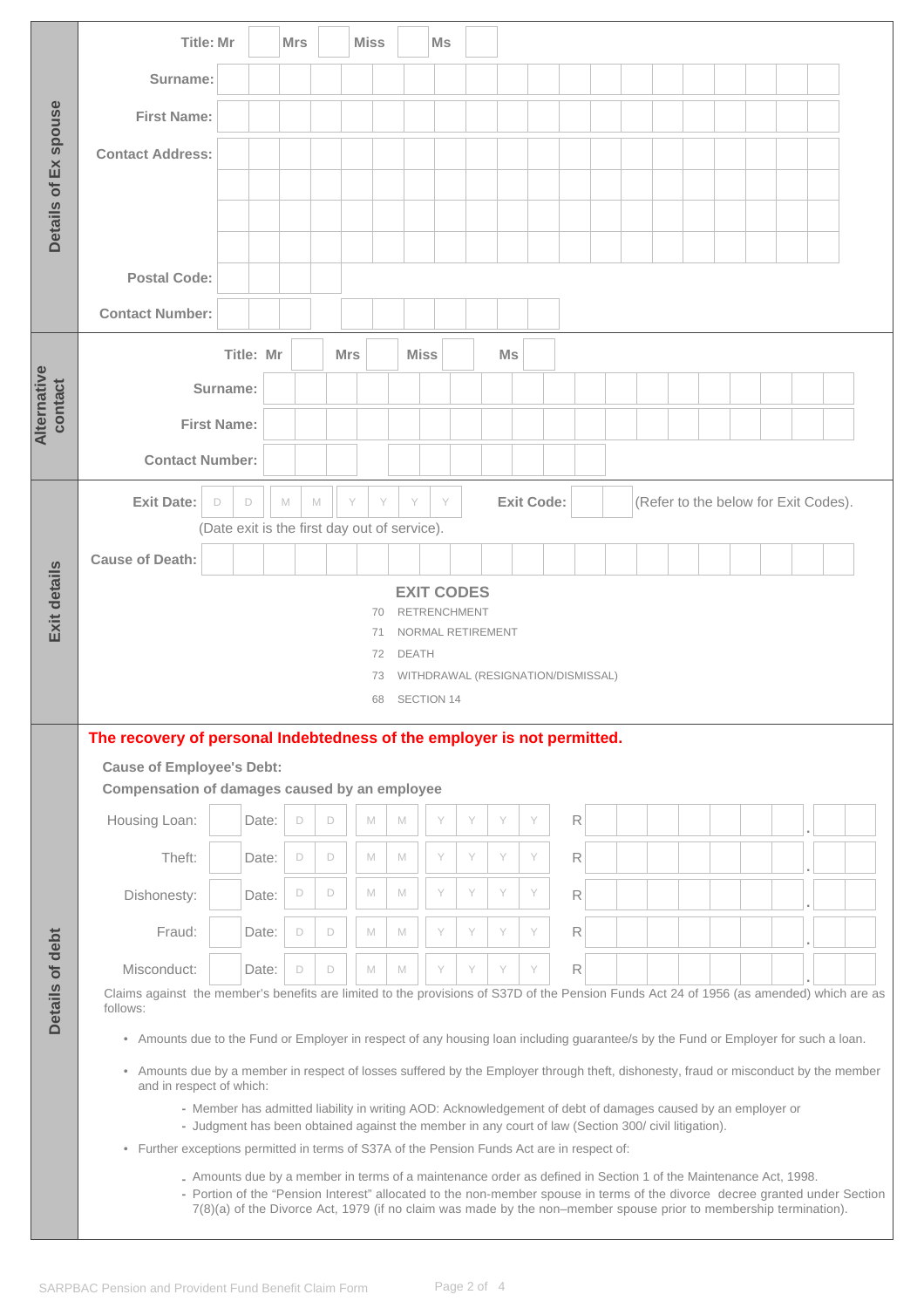|                       |                    | This Section is NOT applicable for death exit code.                                                                               |                                         |  |  |  |  |  |  |  |  |  |  |  |  |  |
|-----------------------|--------------------|-----------------------------------------------------------------------------------------------------------------------------------|-----------------------------------------|--|--|--|--|--|--|--|--|--|--|--|--|--|
|                       |                    | Benefits are paid in terms of the rules of the specific Fund.                                                                     |                                         |  |  |  |  |  |  |  |  |  |  |  |  |  |
|                       | 1.                 | Full Transfer of the benefit to Momentum Corporate Preservation (for exit codes 73&70)                                            |                                         |  |  |  |  |  |  |  |  |  |  |  |  |  |
|                       | 2.                 | Partial Transfer of the benefit to Momentum Corporate Preservation (for exit codes 73&70)                                         |                                         |  |  |  |  |  |  |  |  |  |  |  |  |  |
|                       | 3.                 | Full Transfer of benefit to Momentum Golden Income With Profits Annuity (for exit code 71/Normal retirement)                      |                                         |  |  |  |  |  |  |  |  |  |  |  |  |  |
|                       | 4.                 | Partial Transfer of benefit to Momentum Golden Income With Profits Annuity (for exit code 71/Normal retirement)                   |                                         |  |  |  |  |  |  |  |  |  |  |  |  |  |
|                       | 5.                 | Full Benefit to be paid as a Cash Lump Sum                                                                                        |                                         |  |  |  |  |  |  |  |  |  |  |  |  |  |
|                       | 6.                 | Full Transfer of the Benefit to other Approved Fund                                                                               |                                         |  |  |  |  |  |  |  |  |  |  |  |  |  |
|                       | 7.                 | Partial Transfer of the Benefit to other Approved Fund                                                                            |                                         |  |  |  |  |  |  |  |  |  |  |  |  |  |
|                       | 8.                 | Deferred Retirement (for exit code 71/Normal retirement)                                                                          |                                         |  |  |  |  |  |  |  |  |  |  |  |  |  |
|                       |                    | NOTE 1: If option 2, 4, 5 or 7 is selected please provide your banking details to facilitate payment                              |                                         |  |  |  |  |  |  |  |  |  |  |  |  |  |
| <b>Benefit Option</b> |                    | NOTE 2: If Option 6 or 7 is selected please ensure a Registered Insurer Transfer Form is completed for each product<br>purchased. |                                         |  |  |  |  |  |  |  |  |  |  |  |  |  |
|                       |                    | OPTIONS IN RESPECT OF PARTIAL TRANSFER OF BENEFIT TO AN APPROVED FUND (Option 7)                                                  |                                         |  |  |  |  |  |  |  |  |  |  |  |  |  |
|                       |                    | (Please indicate either the Rand Amount or Percentage)                                                                            |                                         |  |  |  |  |  |  |  |  |  |  |  |  |  |
|                       |                    | Please complete only one option                                                                                                   |                                         |  |  |  |  |  |  |  |  |  |  |  |  |  |
|                       | <b>OPTION A</b>    |                                                                                                                                   | <b>OPTION B</b>                         |  |  |  |  |  |  |  |  |  |  |  |  |  |
|                       | <b>Rand Amount</b> |                                                                                                                                   | Percentage                              |  |  |  |  |  |  |  |  |  |  |  |  |  |
|                       | Cash: R            |                                                                                                                                   | $\frac{0}{0}$<br>Cash:                  |  |  |  |  |  |  |  |  |  |  |  |  |  |
|                       |                    | Transfer: Balance of Fund Credit                                                                                                  | <b>Transfer: Balance of Fund Credit</b> |  |  |  |  |  |  |  |  |  |  |  |  |  |
|                       | <b>OPTION C</b>    |                                                                                                                                   | <b>OPTION D</b>                         |  |  |  |  |  |  |  |  |  |  |  |  |  |
|                       | <b>Rand Amount</b> |                                                                                                                                   | Percentage                              |  |  |  |  |  |  |  |  |  |  |  |  |  |
|                       | Transfer: R        |                                                                                                                                   | Transfer:<br>$\frac{0}{0}$              |  |  |  |  |  |  |  |  |  |  |  |  |  |
|                       |                    | Cash: Balance of Fund Credit                                                                                                      | Cash: Balance of Fund Credit            |  |  |  |  |  |  |  |  |  |  |  |  |  |
|                       |                    | <b>Products (Required for Full Transfer or Partial Transfer)</b>                                                                  |                                         |  |  |  |  |  |  |  |  |  |  |  |  |  |
|                       |                    | Number of products purchased (Max 4).                                                                                             |                                         |  |  |  |  |  |  |  |  |  |  |  |  |  |
|                       |                    |                                                                                                                                   |                                         |  |  |  |  |  |  |  |  |  |  |  |  |  |
|                       |                    | Name of the Account Holder:                                                                                                       |                                         |  |  |  |  |  |  |  |  |  |  |  |  |  |
|                       |                    | <b>Bank Name:</b>                                                                                                                 |                                         |  |  |  |  |  |  |  |  |  |  |  |  |  |
|                       |                    | <b>Branch Code:</b>                                                                                                               |                                         |  |  |  |  |  |  |  |  |  |  |  |  |  |
| Member bank details   |                    | <b>Account Number:</b>                                                                                                            |                                         |  |  |  |  |  |  |  |  |  |  |  |  |  |
|                       |                    |                                                                                                                                   |                                         |  |  |  |  |  |  |  |  |  |  |  |  |  |

By law the fund may not make a benefit payment to any third party (any person other than the member).